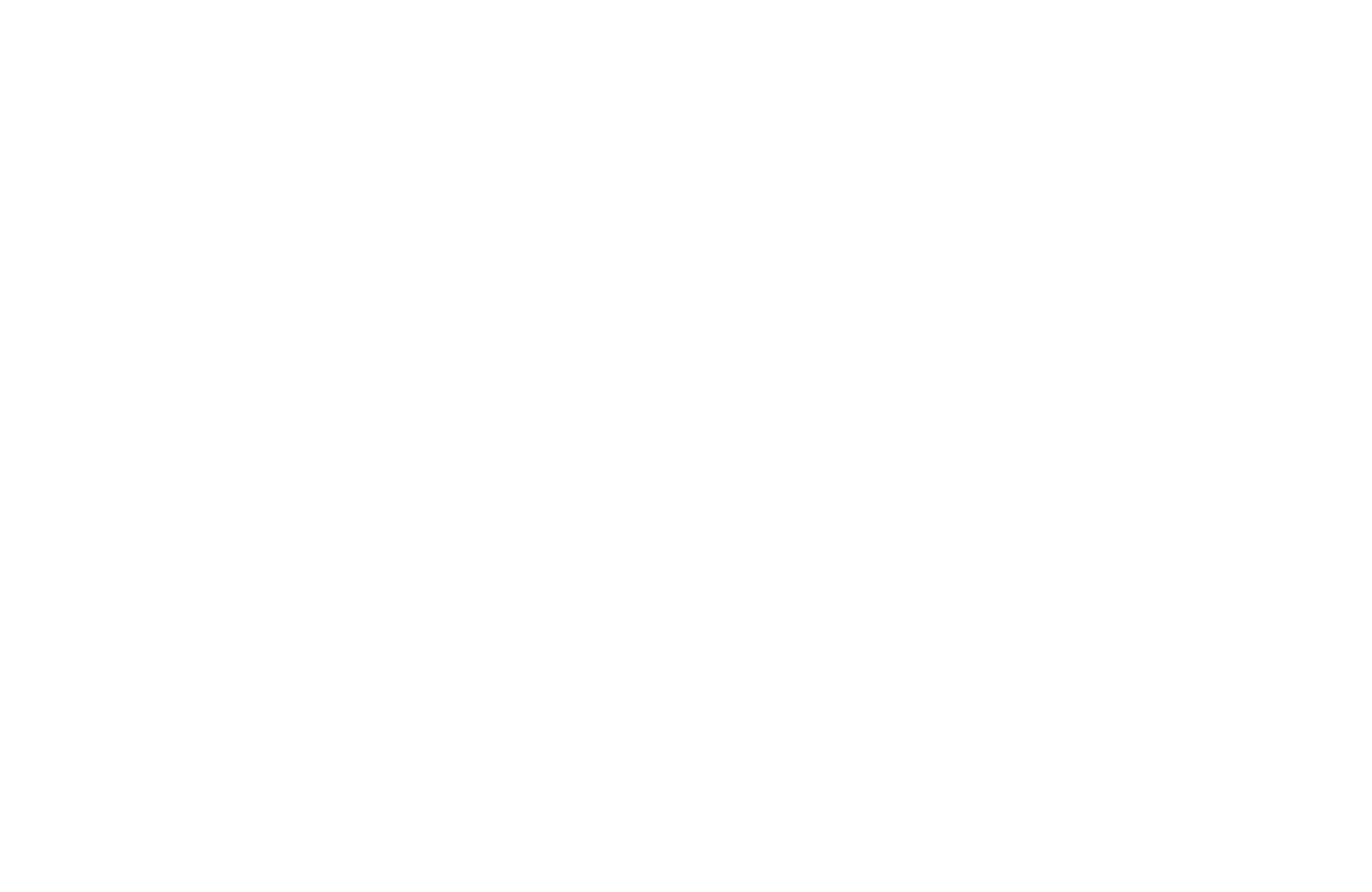NSB-00-99

# The National Science Board

Communicating Science and Technology In the Public Interest



National Science Foundation **August 3, 2000**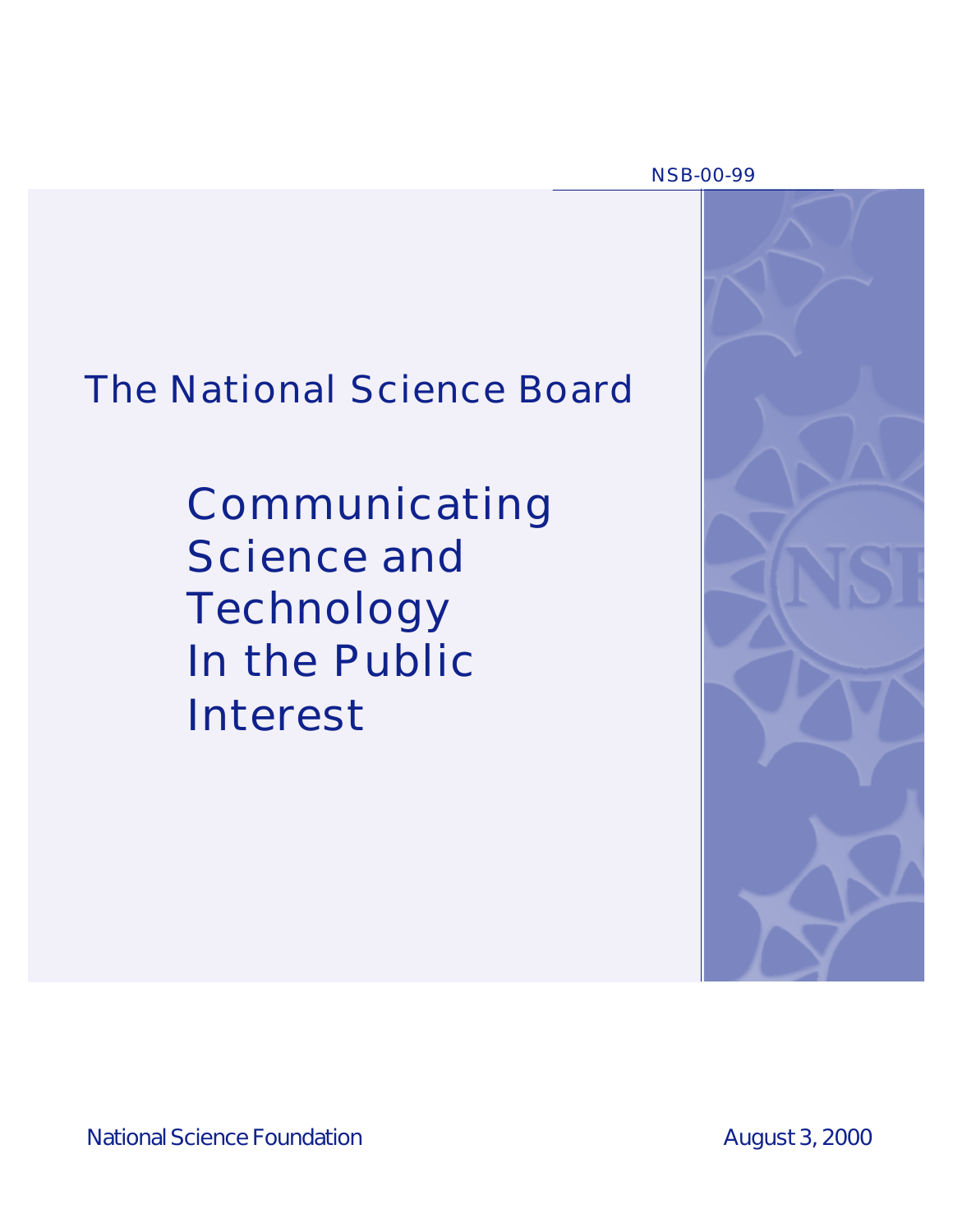# NATIONAL SCIENCE BOARD

**EAMON M. KELLY** (*Chair*), President Emeritus and Professor, Payson Center for International Development & Technology Transfer, Tulane University

**ANITA K. JONES** (*Vice Chair*), Quarles Professor of Engineering and Applied Science, Department of Computer Science, University of Virginia

**JOHN A. ARMSTRONG**, IBM Vice President for Science and Technology (Retired)

**NINA V. FEDOROFF**\*\*, Willaman Professor of Life Sciences and Director, Life Sciences Consortium and Biotechnology Institute, The Pennsylvania State University

**PAMELA A. FERGUSON**, Professor of Mathematics, Grinnell College

**MARY K. GAILLARD**, Professor of Physics, Lawrence Berkeley National Laboratory

**M.R.C. GREENWOOD**, Chancellor, University of California, Santa Cruz

**STANLEY V. JASKOLSKI**, Chief Technology Officer, Vice President, Technical Management, Eaton Corporation **GEORGE M. LANGFORD**, Professor, Department of Biological Science, Dartmouth College

**JANE LUBCHENCO**<sup>\*\*</sup>, Wayne and Gladys Valley Professor of Marine Biology & Distinguished Professor of Zoology, Oregon State University

**JOSEPH A. MILLER, JR.**, Senior Vice President for R&D & Chief Technology Officer, E.I. Du Pont de Nemours & Company

**DIANA S. NATALICIO**<sup>\*\*</sup>, President, The University of Texas at El Paso

**ROBERT C. RICHARDSON**, Vice Provost for Research & Professor of Physics, Cornell University **MICHAEL G. ROSSMANN**, Hanley Professor of Biological Sciences, Department of Biological Sciences, Purdue University

**VERA C. RUBIN**, Department of Terrestrial Magnetism, Carnegie Institution of Washington **MAXINE SAVITZ**, General Manager, Technology Partnerships, Honeywell

**LUIS SEQUEIRA**, J.C. Walker Professor Emeritus, University of Wisconsin - Madison

**DANIEL SIMBERLOFF**, Nancy Gore Hunger Professor, Department of Ecology and Evolutionary Biology, University of Tennessee

**BOB H. SUZUKI**, President, California State Polytechnic University, Pomona

**RICHARD TAPIA**, Noah Harding Professor of Computational & Applied Mathematics, Rice University **CHANG-LIN TIEN**, University Professor and NEC Distinguished Professor of Engineering, Department of Mechanical Engineering, University of California, Berkeley

**WARREN M. WASHINGTON**\*\*, Senior Scientist and Section Head, National Center for Atmospheric Research **JOHN A. WHITE, JR.**\*\*, Chancellor, University of Arkansas-Fayetteville

**MARK S. WRIGHTON**\*\*, Chancellor, Washington University

**RITA R. COLWELL**, (Member *Ex Officio*, and Chair, Executive Committee), Director, National Science Foundation **MARTA CEHELSKY**, Executive Officer, National Science Board

\*\* Nominee pending U.S. Senate confirmation

National Science Foundation Board consists of 24 members plus the Director of the National Science Foundation. Appointed by the President, the Board serves as the governing board of the NSF and provides advice to the President and the Congress on matters of national science and engineering policy.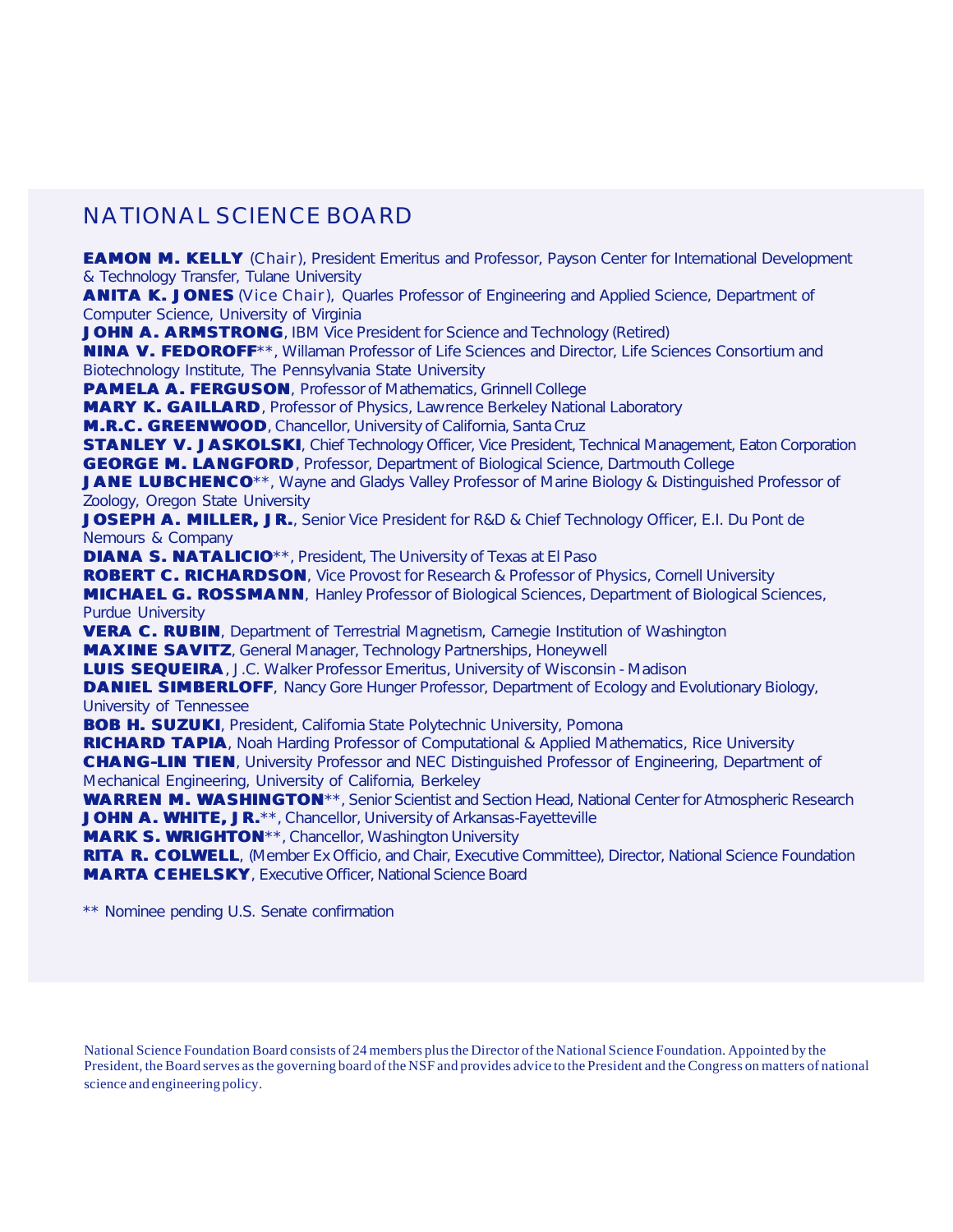# NATIONAL SCIENCE BOARD

# COMMITTEE ON COMMUNICATION AND OUTREACH

M.R.C. GREENWOOD, CHAIR GEORGE LANGFORD EVE MENGER\* MAXINE SAVITZ BOB SUZUKI CHANG-LIN TIEN

MARY LOU HIGGS, Executive Secretary

\* Term ended May, 2000.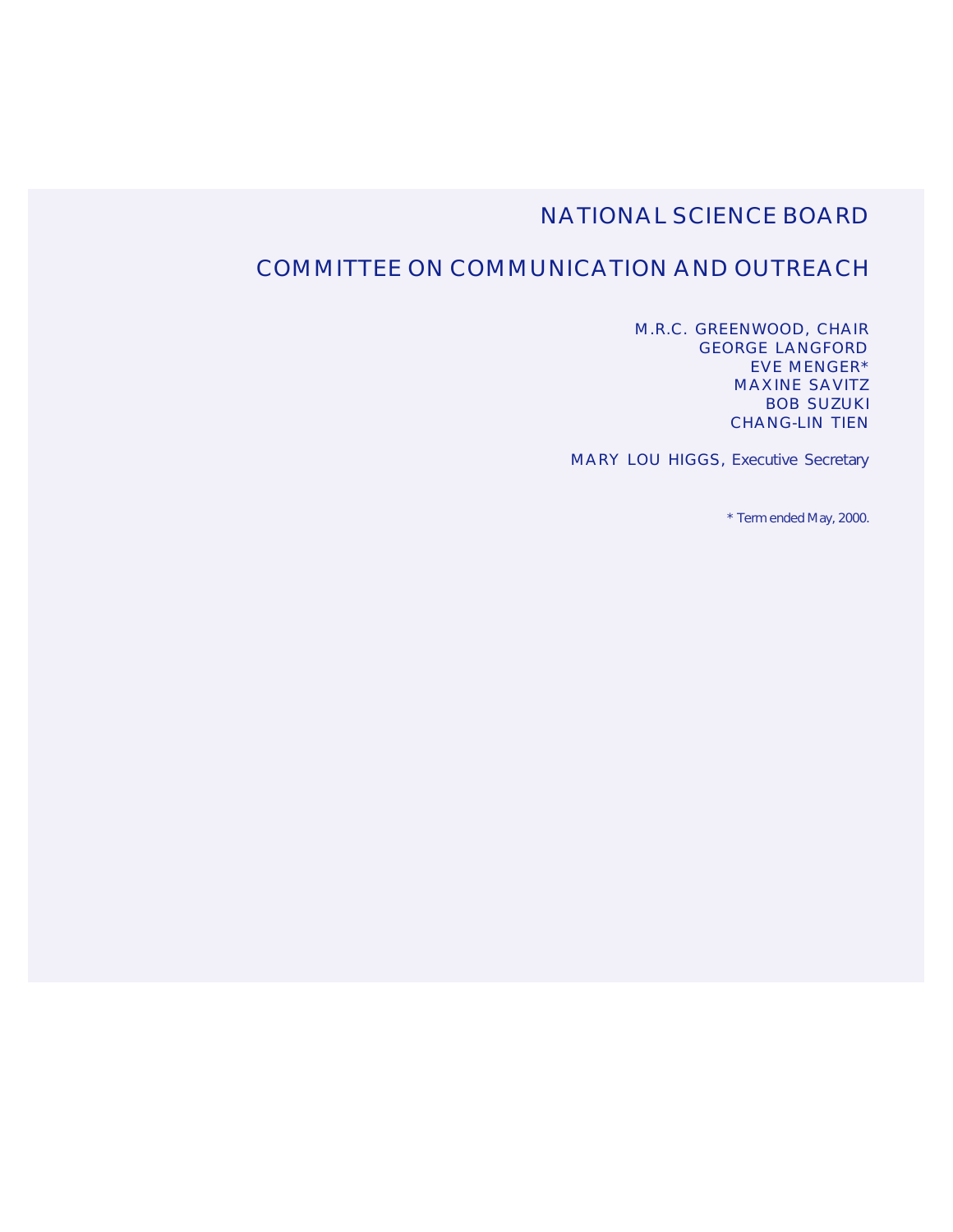# TABLE OF CONTENTS



| L            | <b>Need For Increased Advocacy For Science and Engineering3</b>                       |
|--------------|---------------------------------------------------------------------------------------|
| Ш.           | <b>Need For Increased Collaboration Among NSF Communication Efforts 4</b>             |
| Ш.           | <b>Need For an Expanded Role of NSB Members in Communicating</b>                      |
|              |                                                                                       |
|              |                                                                                       |
| L            | <b>APPENDICES</b><br><b>NSB Strategic Plan: Statement on Public Understanding and</b> |
|              |                                                                                       |
| 11.          | Charge to the Committee on Communication and Outreach 8                               |
| Ш.           |                                                                                       |
| IV.          |                                                                                       |
| $\mathbf{V}$ | <b>Communications Research Programs Within The Directorate For</b>                    |
|              | Social, Behavioral and Economic Sciences (SBE) 15                                     |
|              |                                                                                       |
|              |                                                                                       |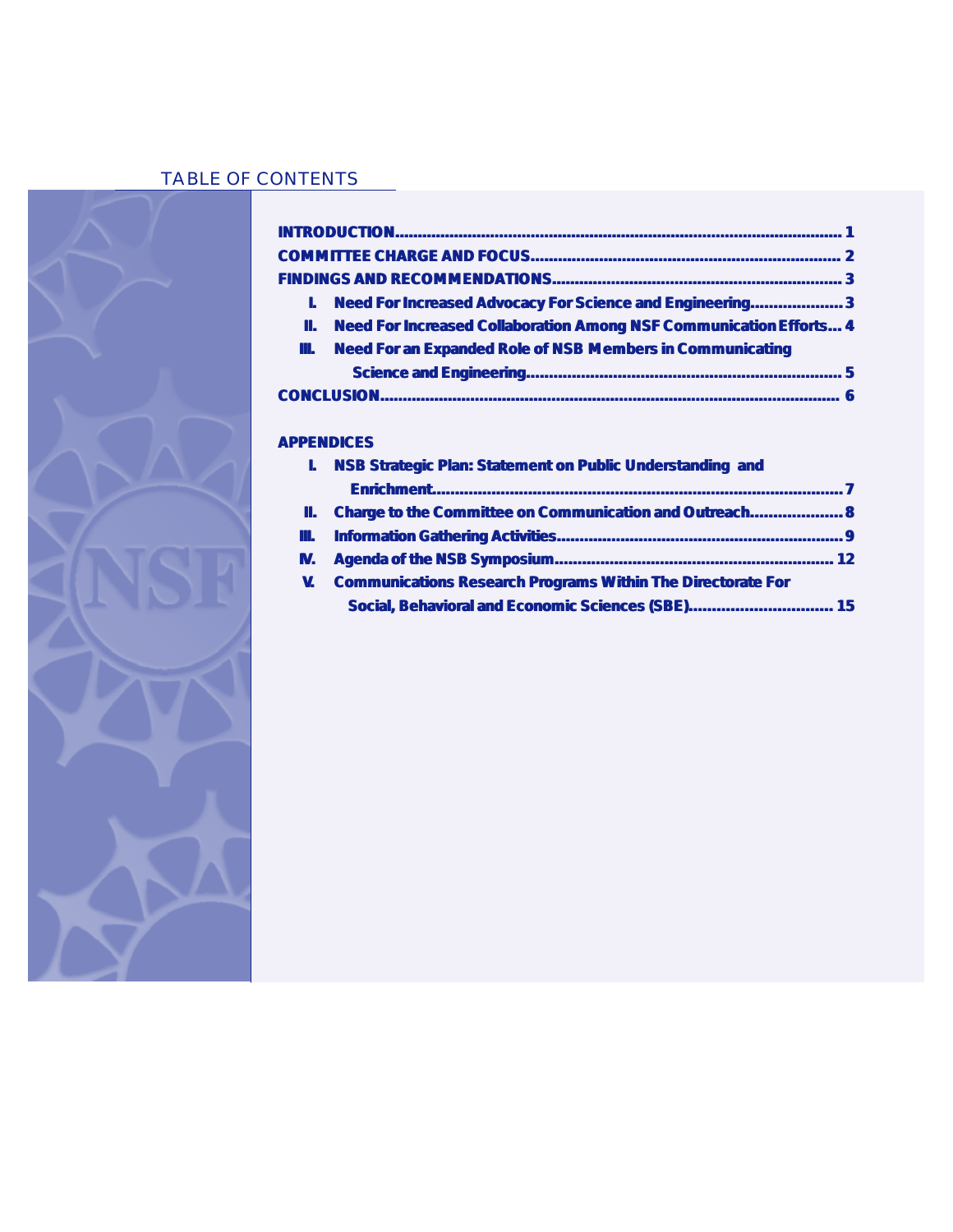# Communicating in the Public Interest Science and Technology

# INTRODUCTION

S cience and technology are a pervasive presence in our<br>S lives. The way we work, communicate with one anlives. The way we work, communicate with one another, stay healthy, and play are all profoundly influenced by the results of scientific inquiry. In such a world, increasing the public's understanding and appreciation of science and technology is of paramount importance.

The science and engineering community has always recognized this imperative. Yet it has not been as successful as it needs to be in encouraging communication of science and engineering knowledge and research results to a wider public audience. There are few incentives — and in some cases, severe disincentives — for scientists to make their own work or that of others accessible through popular literature or the broadcast media.

The National Science Board Strategic Plan (NSB-98-215) has identified public understanding and appreciation of science and technology and public outreach by the science and engineering communities as essential for successful science and technology policy that will benefit society (Appendix I ).

*Scientists have wonderful stories to tell, yet too often they get told poorly, if at all. Educators and journalists have a role to play in communicating the achievements of science, but scientists must recognize that they, too, have a responsibility to increase the availability and salience of science to the public.*

**Unlocking Our Future: Toward a New National Science Policy,** House Committee on Science, 9/24/98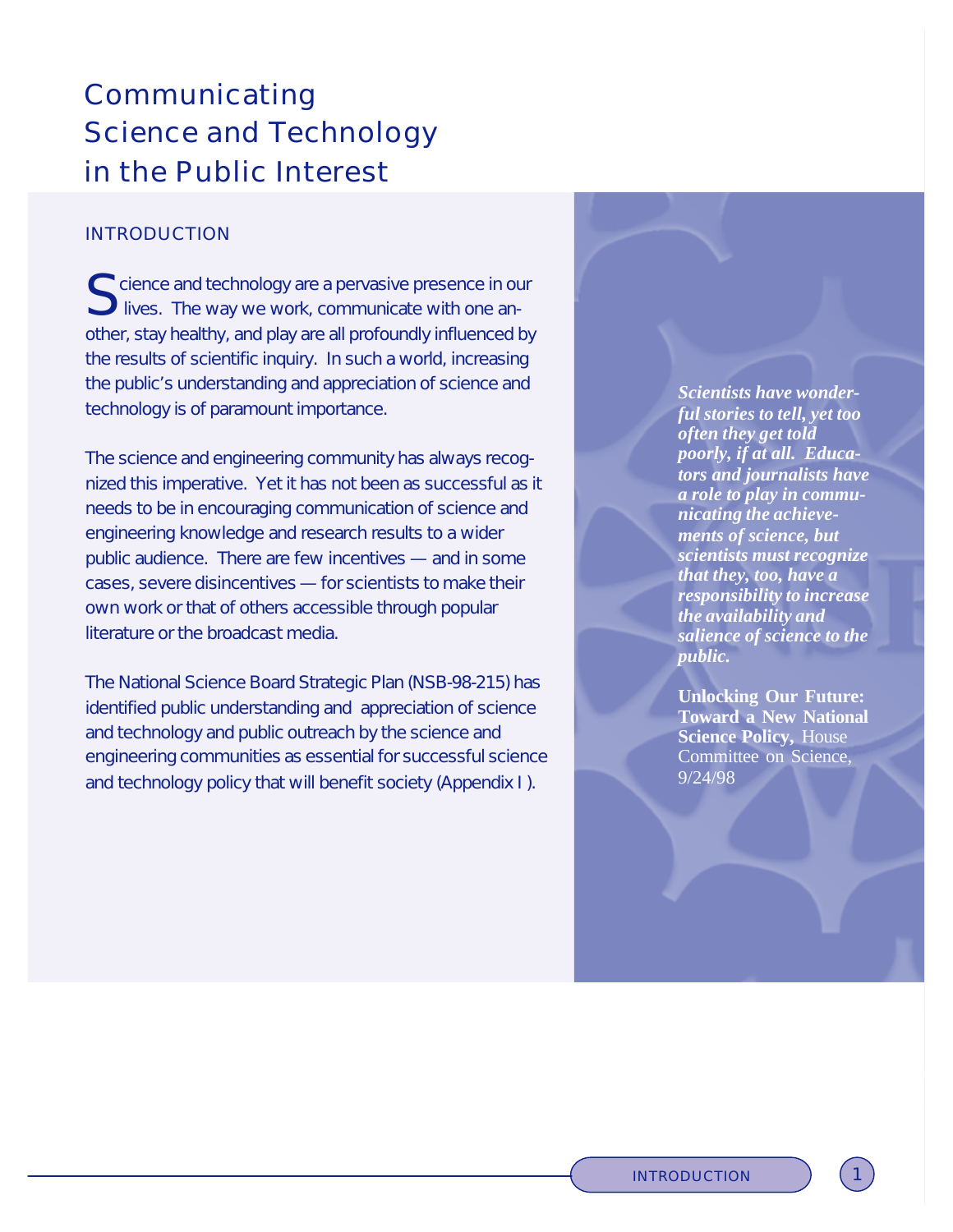## **COMMITTEE CHARGE AND FOCUS**

In spring 1999, the National Science Board<br>Committee on Communication and Outreach was n spring 1999, the National Science Board established to provide guidance on the role that the Board and the Foundation should play in expanding public awareness of science and engineering and of NSF's mission in promoting discovery and the development of the Nation's human resource base. The Committee was charged to:

- Communicate the importance, challenges, and n opportunities of science and engineering to policymakers and government leaders; and
- Define the role that NSF should play in generating public appreciation and awareness of science and of the agency's mission to promote discovery and the development of the U.S. human resource base.

The complete charge to the Committee is provided in Appendix II.

In the course of its deliberations, the Committee focused particularly on:

- Defining the role the Board and NSF should play in generating public awareness of NSF's mission and of the contributions of science and engineering to society's well being;
- Strengthening outreach efforts already underway  $\blacksquare$ by the NSF Director; and
- Exploring the role the community should play in  $\blacksquare$ informing the public about the importance of science and engineering, and determining how NSF can support that role.

Science literacy, while related to the matter of the public's understanding of science, was not considered to be a primary focus of the Committee.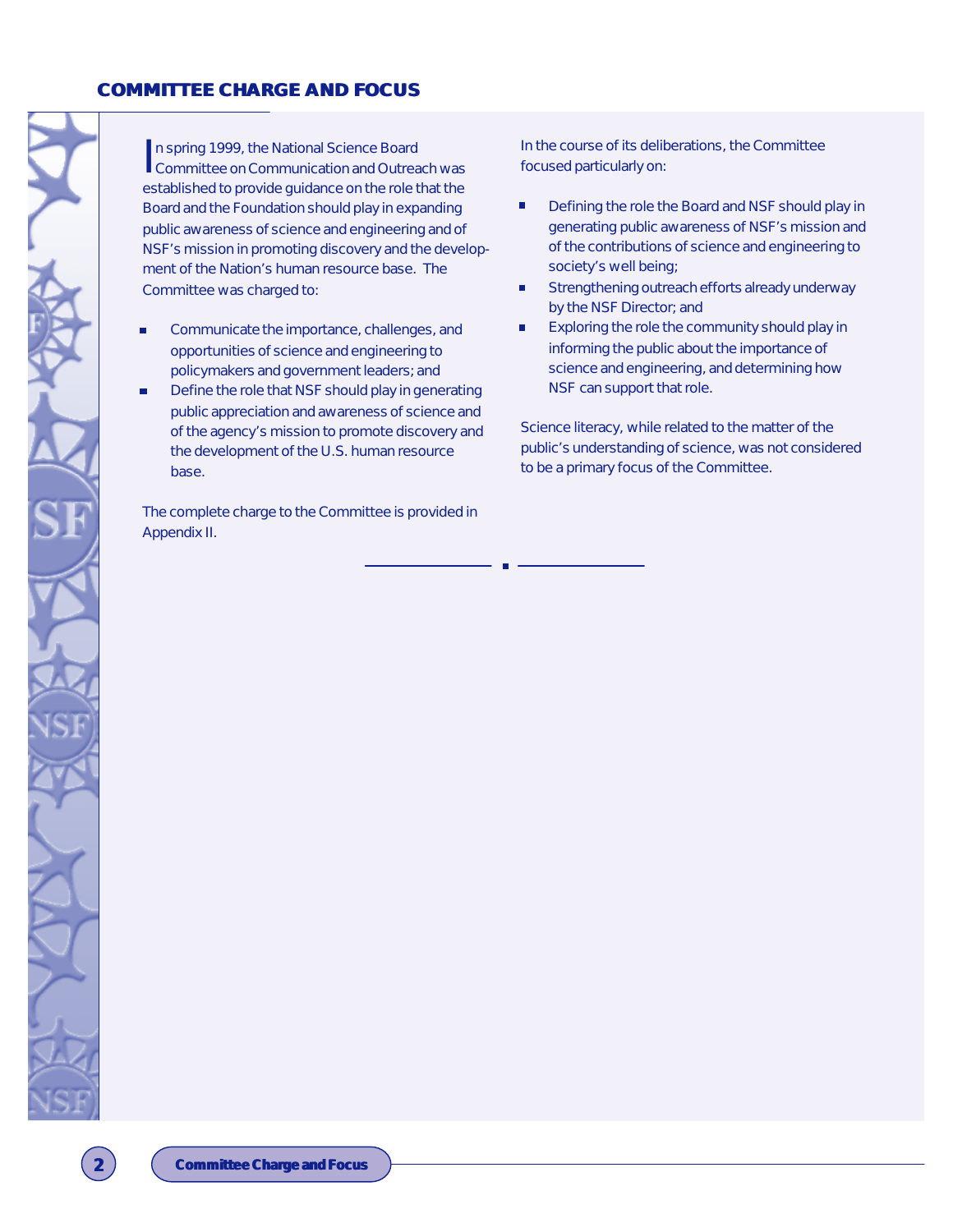# FINDINGS AND RECOMMENDATIONS

The Committee reviewed a variety of<br>communication and outreach issues communication and outreach issues and initiatives to help shape its recommendations. This was done largely through guest speakers at Committee meetings (listed in Appendix III ), a public symposium entitled "Communicating Science and Technology in the Public Interest" (agenda in Appendix IV ), and a review of current efforts at NSF.

The Committee arrived at a set of findings and recommendations that can be grouped into three broad categories:

# I. Need For Increased Advocacy For Science and Engineering

- The National Science Foundation plays a critical role in the advancement of science and technology, and its message needs to be developed and reiterated — an investment in NSF is an investment in discovery and in economic growth. The public regards basic science as important and prestigious work that deserves significantly more public funding than it is getting. However, despite the fact that over 80 percent of the public has a generally positive reaction to science, only four percent of the public can correctly identify the National Science Foundation.
- Several disturbing U.S. trends necessitate greater advocacy for basic science:
	- Dwindling number of science and engineering students;
	- A shortage of technically skilled workers;
- A persistent lack of interest in science and engineering among women and minorities;
- An increasing proportion of R&D carried out by industry (industry R&D tends to be more applied than basic);
- A decline in science news aimed at the public: for example, of the estimated 1,700 daily newspapers in the U.S., only about 30 of them cover science routinely, and the volume of that coverage is decreasing.
- The NSB Strategic Plan states that "... the public has a reasonable expectation that scientists will contribute to demystifying for others what is so personally and professionally engaging to them. The challenge to do so is the essence of what former NSF Director Neal Lane has called 'civic science.'" Scientists and engineers need to be more accessible and more accountable; they need to be articulate and clear about their work and the good it is doing for society; and they need to be willing to lead or participate in public information efforts in a wide variety of public forums, from schools to the media.

 $\blacksquare$ 

Nonprofit membership organizations supporting  $\blacksquare$ grassroots public education and advocacy in specific areas of research have proven effective in informing the public. Specifically, the model used by Research!America has helped inform the public about the biomedical sciences. A similar type of multi-organizational group, established to address disciplines supported by NSF, would heighten public understanding of and appreciation for the role of science and engineering in society.

# Recommendation I:

The National Science Board encourages the science and engineering community to establish a broad-based public information group to increase the American public's appreciation for science, engineering, and fundamental research.

# *Action:*

*Consistent with its statutory responsibility to encourage policies that promote research and education in science and engineering, the National Science Foundation should regularly provide requested information to public information groups to support their outreach efforts.*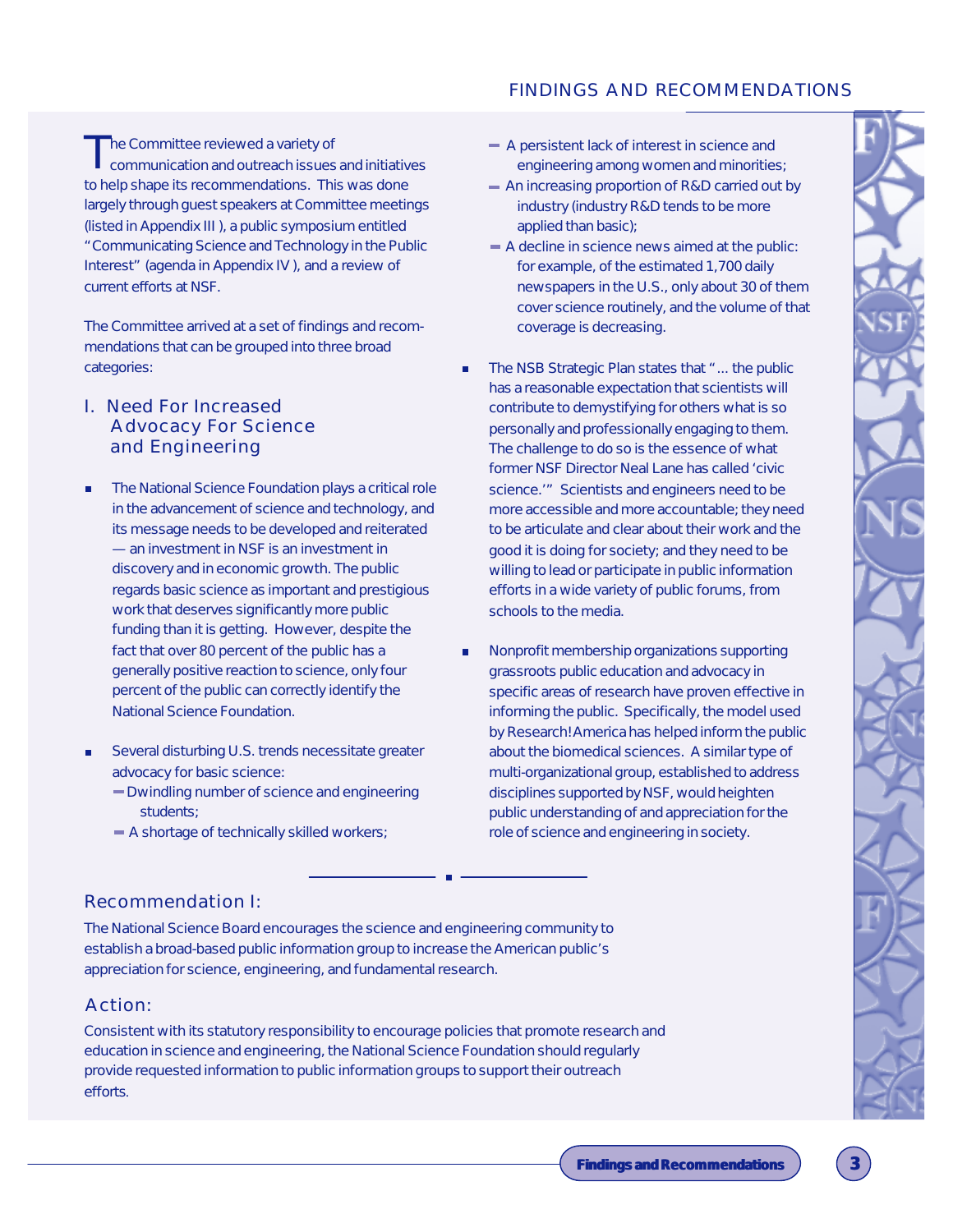## II. Need For Increased Collaboration Among NSF Communication Efforts

The National Science Foundation has a number of distinctive strengths in its current and planned activities for supporting research on communication, as well as education and training efforts to disseminate information about science and engineering. Specifically:

- Basic research in the Directorate for Social, Behavioral and Economic Sciences (SBE) provides a foundation on which to build an understanding of effective communication. NSF funds at least 10 programs within SBE that address communications research (Appendix V ). These programs are constantly evolving in response to the growth and changes in their respective communities.
- The Directorate for Education and Human Resources (EHR) has a vital contribution to make toward an ongoing NSF effort to support education, training, and public understanding of science and engineering. EHR is planning a new public education initiative involving cross-directorate coordination, multi-agency collaboration, and industry partnerships. This initiative will inform the public about contemporary research on a regular basis using a wide variety of media outlets.
- The NSF Office of Legislative and Public Affairs (OLPA) plays a critical role in disseminating current information about science and engineering research and education to the media and the public. OLPA develops and distributes a wide variety of useful materials to the Congress and to the public.

# Recomendation II:

The National Science Board urges increased collaboration among NSF programs that focus on communication research, education and training, and information dissemination.

# *Action 1:*

*NSF should leverage the agency's communication and outreach efforts by increasing collaboration among the directorates and offices. In particular, NSF should pursue a coordinated, agency-wide initiative that would:*

- *Explore how new communication technologies can be used to reach wider audiences;*
- *Identify research findings and "best practices" that can be applied to communicating science and engineering;*
- *Increase efforts to form liaisons with and disseminate information to higher education organizations such as the American Association of State Colleges and Universities (AASCU), the Association of American Universities (AAU), the American Council on Education (ACE), and the National Association of State Universities and Land Grant Colleges (NASULGC);*
- *Support training opportunities for increasing the active involvement of scientists and engineers in science communication;*
- *Support graduate education initiatives that enhance media and public communication skills; and*
- *Develop metrics for assessing the effectiveness of NSF public understanding and outreach communication activities.*

# *Action 2:*

*NSF should develop appropriate programmatic responses and report progress to the Board in May 2001.*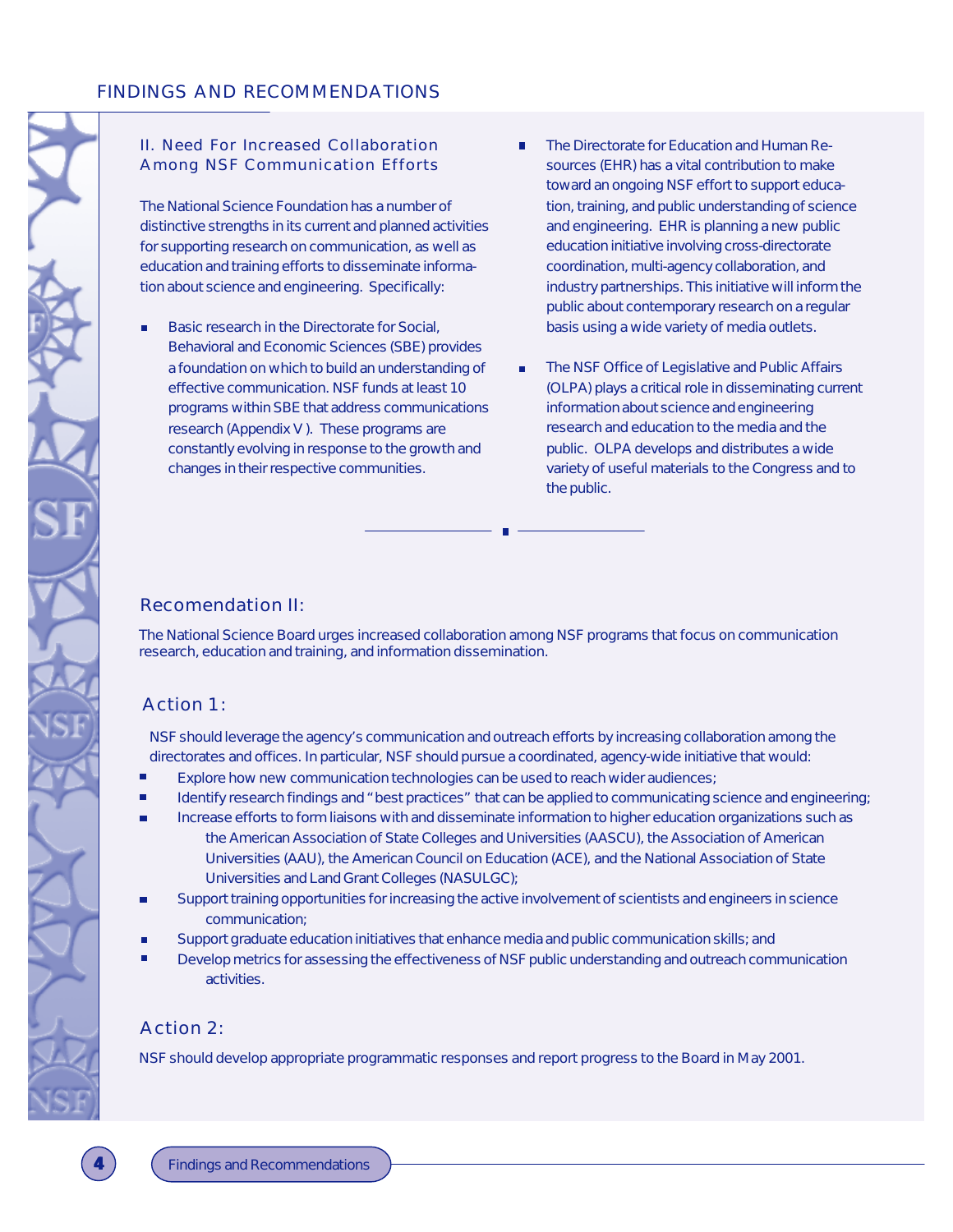### III. Need For an Expanded Role of NSB Members in Communicating Science and Engineering

The status, knowledge, and visibility of the National Science Board places it in a unique position to promote understanding and appreciation of science and engineering. Individual Board members have a variety of untapped communication assets that can and should be strategically employed. Each NSB member, in a manner most appropriate and available to him or her, should become a "personal ambassador" of fundamen-

tal science and engineering. This will require NSF to provide:

- Ē Briefing materials and talking points with a focused, consistent message about key issues facing the science, engineering and education communities;
- n Educational materials for general dissemination to the public; and
- Information that could be useful in discussions m. between NSB members and congressional staff and members of Congress.

# Recomendation III:

National Science Board members should expand their roles as "personal ambassadors" of fundamental science and engineering and of the NSF mission.

# *Action:*

*NSF should proactively, and in a timely manner, provide members with materials about key issues in science and engineering research and education so they can fulfill their roles as personal ambassadors. Responsibility for developing these materials will be determined internally by NSF. Examples of materials that could be useful to NSB members include selected speeches and visual presentations by the Director and Deputy Director, opinion and editorial statements, and published articles.*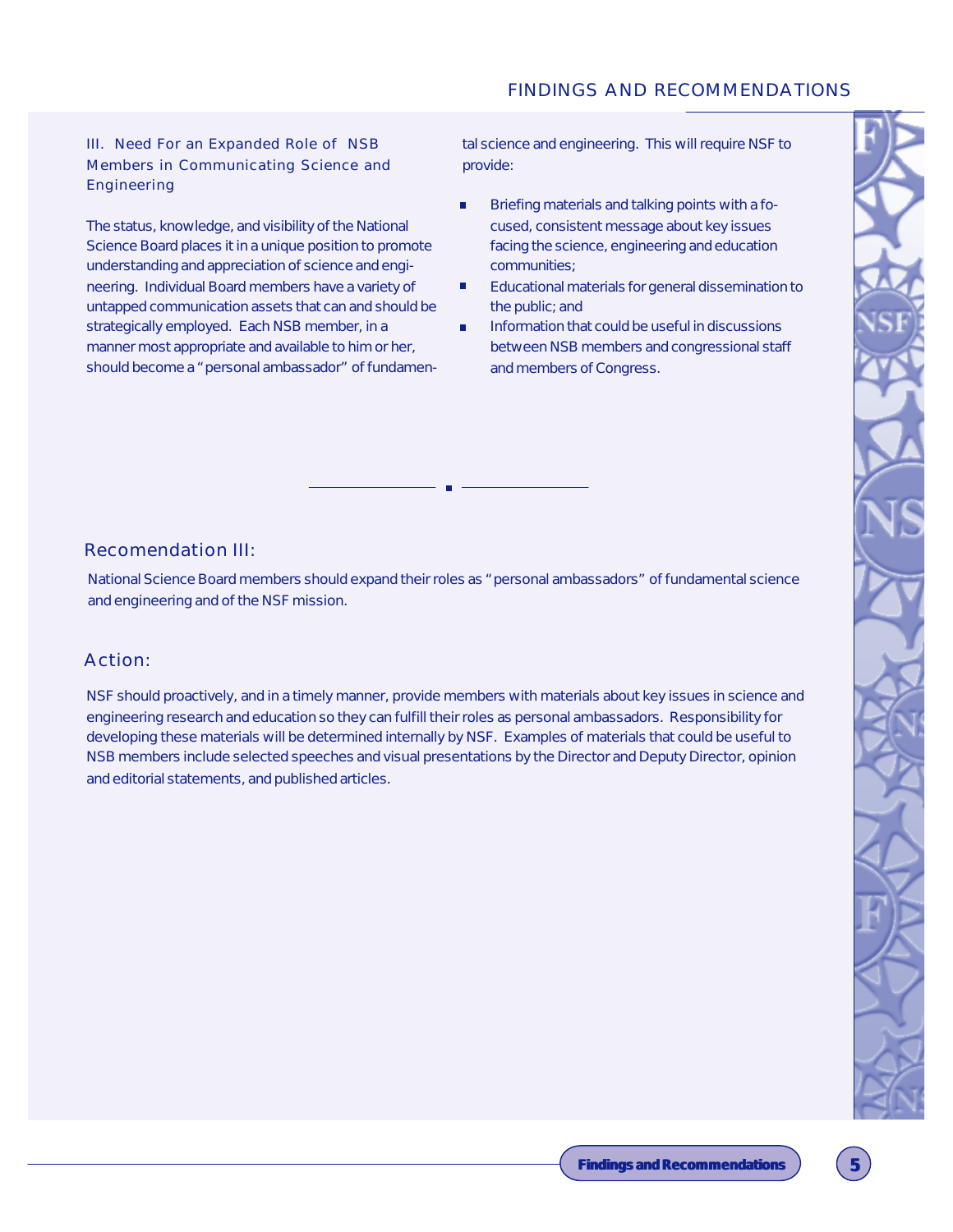#### **CONCLUSION**

Since its founding 50 years ago, the National Science Foundation has been an important and vital catalyst for<br>Suiscovery and innovation. NSF-supported fundamental research has consistently changed and enriched our  $\bigcup$ discovery and innovation. NSF-supported fundamental research has consistently changed and enriched our world. With its mission to support and fund the underpinnings for all research disciplines, and the connections between and among research disciplines, NSF has a distinct set of responsibilities. The agency must keep all fields of science and engineering focused on the furthest frontier, recognize and nurture emerging fields, and prepare coming generations of scientific talent. In addition, the agency must find ways to improve the way it communicates with the public about the value and meaning of science and engineering.

This report has focused on three broad recommendations to enhance communication efforts. Implemented successfully, these recommendations will contribute to an increase in public appreciation for the role of science and engineering in society and a greater understanding of the benefits of support for fundamental research.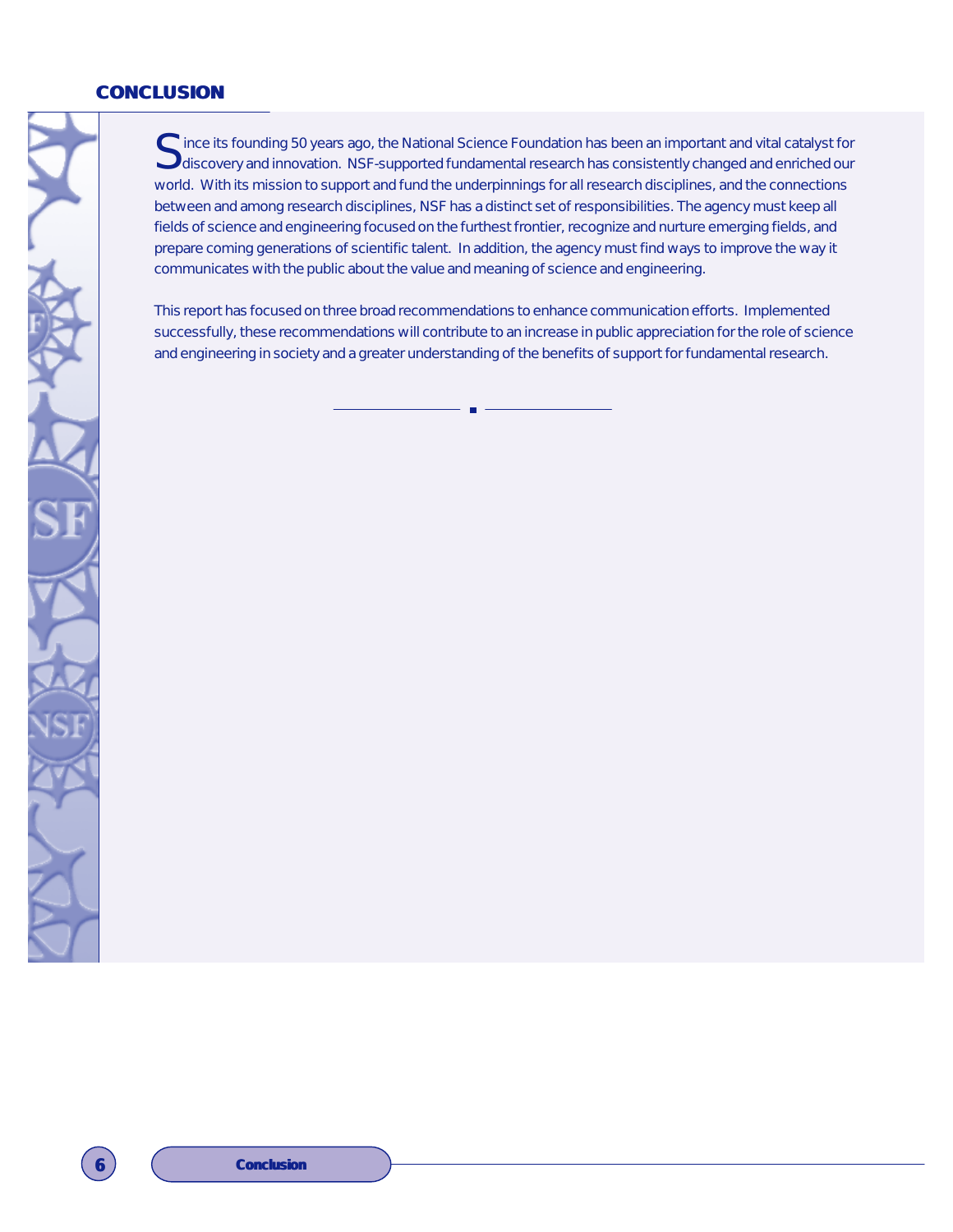# APPENDIX I

# NATIONAL SCIENCE BOARD STRATEGIC PLAN STATEMENT ON PUBLIC UNDERSTANDING AND ENRICHMENT

Excerpt from: *Toward The 21st Century: The Age of Science and Engineering, National Science Board Strategic Plan,* NSB-98-215, November 19, 1998.

#### Public Understanding and Enrichment

The ability of all members of society to participate in the 21st century will depend on literacy in science and technology at home and in the workplace. Far from being luxuries, public understanding of science and some degree of science and mathematics literacy are tools for workaday problem solving and essential to individual and collective decision-making. They undergird the long term investments that invariably characterize a successful science and technology policy, both with respect to enhancing the public's familiarity with the growing number of funding and policy issues that have science and technology content and its appreciation for the uncertainty that necessarily accompanies the process of discovery. <sup>27</sup>

Retrieving and applying knowledge to new problems and situations will become an even more important life skill in the 21<sup>st</sup> century. Information technology has enormous potential for nurturing this skill efficiently and creatively, powerfully engaging the interest and sense of play of individual explorers. Images in an electronic age have a profound impact. They provide opportunities to excite us all, but especially students, to learn more about the natural world and how it works. The burden of creating these opportunities falls not only on the formal K-12 system, but also on "informal science" — on museums, science centers, the mass media, and the Internet — that has the

ability to deliver wondrous educational experiences outside a classroom setting.

Too few Americans – about one in five – either comprehend or appreciate the value or process of scientific inquiry.<sup>28</sup> While the scientist may expect the lay citizen, by dint of interest and initiative, to educate her or himself to the mysteries of the natural world, the public has a reasonable expectation that scientists will contribute to demystifying for others what is so personally and professionally engaging to them. The challenge to do so is the essence of what former NSF Director Neal Lane has called "civic science."<sup>29</sup>

Through its outreach activities and policy guidance, the Board will:

- Enlist the science and engineering communities to  $\blacksquare$ engage with the public and communicate the joy and fascination of science, as well as its utility;
- Communicate the significance, challenges, and ò opportunities of science and engineering to policy makers and government leaders whose decisions regarding national investments will affect the ability of science and engineering to benefit society; and
- Take advantage of the revolution in access made  $\blacksquare$ possible by information technology to promote public understanding of science, mathematics, and technology, and build bridges between formal and informal science education.

*Footnotes:*

*<sup>27</sup> James Sensenbrenner, Chairman, House Committee on Science, 105th Congress, 2d session, introduction to The Role of Science in Making Good Decisions, National Science Policy Study Hearing (10 June 1998).*

*<sup>28</sup> Science and Engineering Indicators - 1998, pp. 7-8 through 7-10.*

*<sup>29</sup>Neal Lane, "Thin Ice Over Deep Waters: Science and the American Dream: Healthy or History," Remarks at the AAAS Annual Meeting (Baltimore: 9 February 1996).*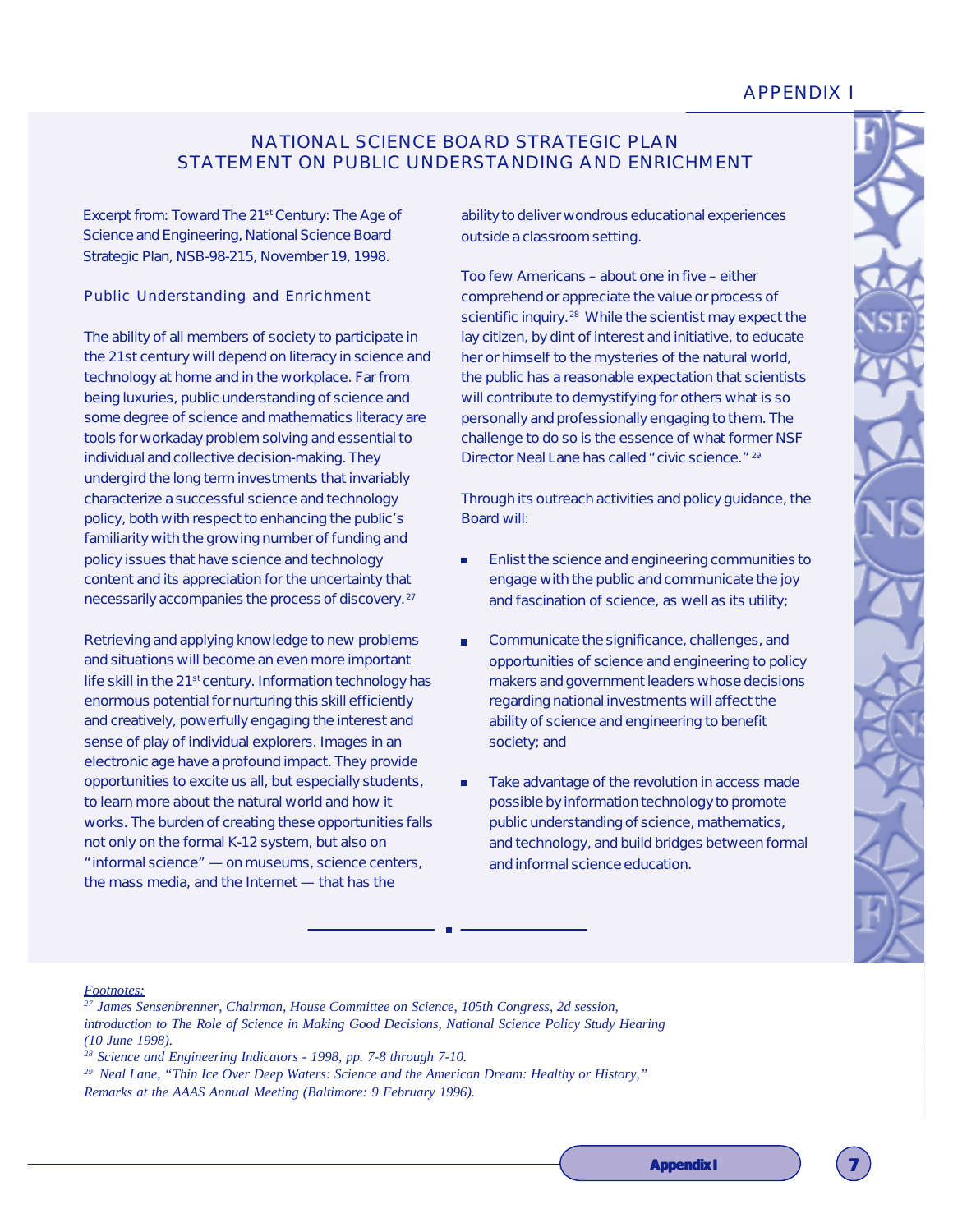# APPENDIX II

# CHARGE TO THE COMMITTEE ON COMMUNICATION AND OUTREACH

**NSB 99-94** June 1, 1999

# **CHARGE** NSB COMMITTEE ON COMMUNICATION AND OUTREACH

At a time when science and engineering are critically important to society, to the economy, and to individual wellbeing, the public's awareness of their importance remains limited. This limited appreciation of the impact of discovery and innovation on all facets of life discourages meaningful engagement by all sectors of society on a broad range of national and local issues. Within its Strategic Plan (NSB-98-215), the National Science Board identified public understanding of science and technology and outreach by the science and engineering communities to the public as essential to the long term investments that characterize a successful science and technology policy.

The Committee on Communication and Outreach is established to develop guidance on specific strategies that the Board and the Foundation might employ to enhance communication and outreach to the public. The committee will develop guidance and recommendations on strategies to:

- $\triangleright$  Communicate the significance, challenges, and opportunities of science and engineering to policymakers and government leaders whose decisions regarding national investments will affect the ability of science and engineering to benefit society; and
- $\triangleright$  Define the role that the National Science Foundation should play in generating public awareness of science and of the NSF mission to promote discovery and the development of the Nation's human resource base, with specific attention to:
	- **Enlisting the science and engineering communities to communicate to the public both the fascination** and utility of science and engineering:
	- **EXECT** Capitalizing on the revolution in information technology to promote the public understanding of science, mathematics, and technology, and build bridges between formal and informal science education.

The Committee on Communication and Outreach will report to the Board at the July 1999 NSB meeting, and present a preliminary plan of action. The committee will present a final report to the Board at the May 2000 meeting of the National Science Board.

> Eamon M. Kelly Chairman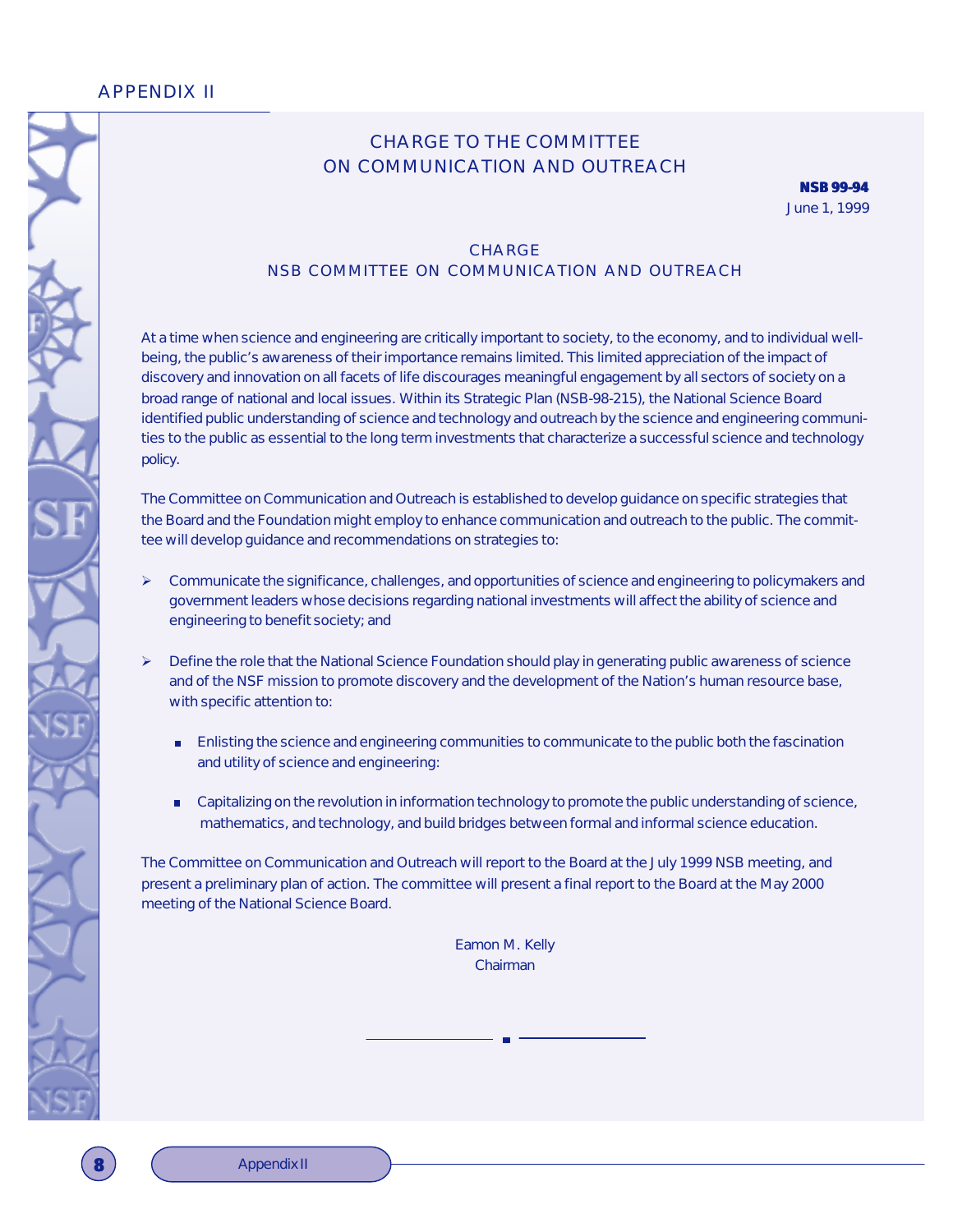# APPENDIX III

# INFORMATION GATHERING ACTIVITIES

To inform the formulation of its recommendations, the Committee reviewed a variety of communication and outreach issues and initiatives. This was done largely through guest speakers, a review of current efforts at NSF, and teleconferences among Committee members.

## July Committee Meeting

At the July 1999 NSB meeting, the Committee met with four internal NSF speakers and two external speakers. NSF Director Rita Colwell encouraged CCO members to concentrate on increasing general acknowledgment and understanding of NSF, considering how best to communicate this to our most important audiences, and coordinating activities with NSF's Public Affairs Advisory Group. NSF General Counsel Larry Rudolph clarified the legal limits on legislative advocacy by NSB members. NSF Office of Legislative and Public Affairs (OLPA) Director Julia Moore described the basic elements of a communications plan. OLPA Deputy Director Joel Widder provided an overview of the Congressional budget process as it relates to NSF.

Two external guests discussed the effectiveness of science and engineering communication from Congressional and media perspectives. Former Staff Director of the House Appropriations Subcommittee Dick Malow emphasized that NSB has a strong message that needs to be reiterated and developed — an investment in NSF is an investment in discovery and in economic growth. He urged Board members to learn and understand the Congressional budget process, cultivate key staff members, and develop non-partisan approaches and messages.

Washington Post science editor and writer Curt Suplee asserted that the past 15 years have been science reporting's "hey-day." However, he identified three trends that alarm him: (1) the Nation's daily newspapers are losing readers; (2) the remaining readers are growing older; and (3) advertising for science sections is drying up. Of some 1,700 daily newspapers in U.S., only 30 (at most) cover science

routinely; and the volume of that coverage is decreasing. New technologies, such as the web, are changing the face of news business, and nobody knows quite where it's going. Mr. Suplee observed that the science and engineering community is a silent constituency — editors don't hear enough from them. He concluded with a bit of "good" news: there is a massive outreach by major newspapers toward schools and youth, through Newspapers in Education (NIE), with focus on 9-13 year olds.

# February NSB Symposium

At the NSB Chair's request, the Committee organized a public symposium at the Board's annual policy meeting in February 2000. The Symposium agenda (Appendix IV) was designed to focus on four topical areas: what we know, what we see ahead, what others are doing, and what NSB and NSF must do.

The Symposium keynote address on *Public Advocacy and Polling* was presented by Mary Woolley, president of Research! America, a nonprofit membership organization supporting grassroots public education and advocacy in the area of health-related research. Woolley reviewed polling data showing that the public regards basic science as important and prestigious work that deserves significantly more public funding than it is getting. Translating public support into actual funding increases, however, requires a greater willingness among scientists to act as advocates and communicators, both to the public and to policymakers and opinion leaders in government. To be more effective in this regard, Woolley concluded that scientists should be more accessible and more accountable; they should be vocally passionate about their work and the good it is doing for society; and they should be willing to lead or participate in orchestrated advocacy campaigns in a wide variety of public forums, from schools to the media.

A panel on *Public Affairs* featured three speakers: Mary Good (Venture Capital Investors); Jon D. Miller (Northwestern University); and Skip Stiles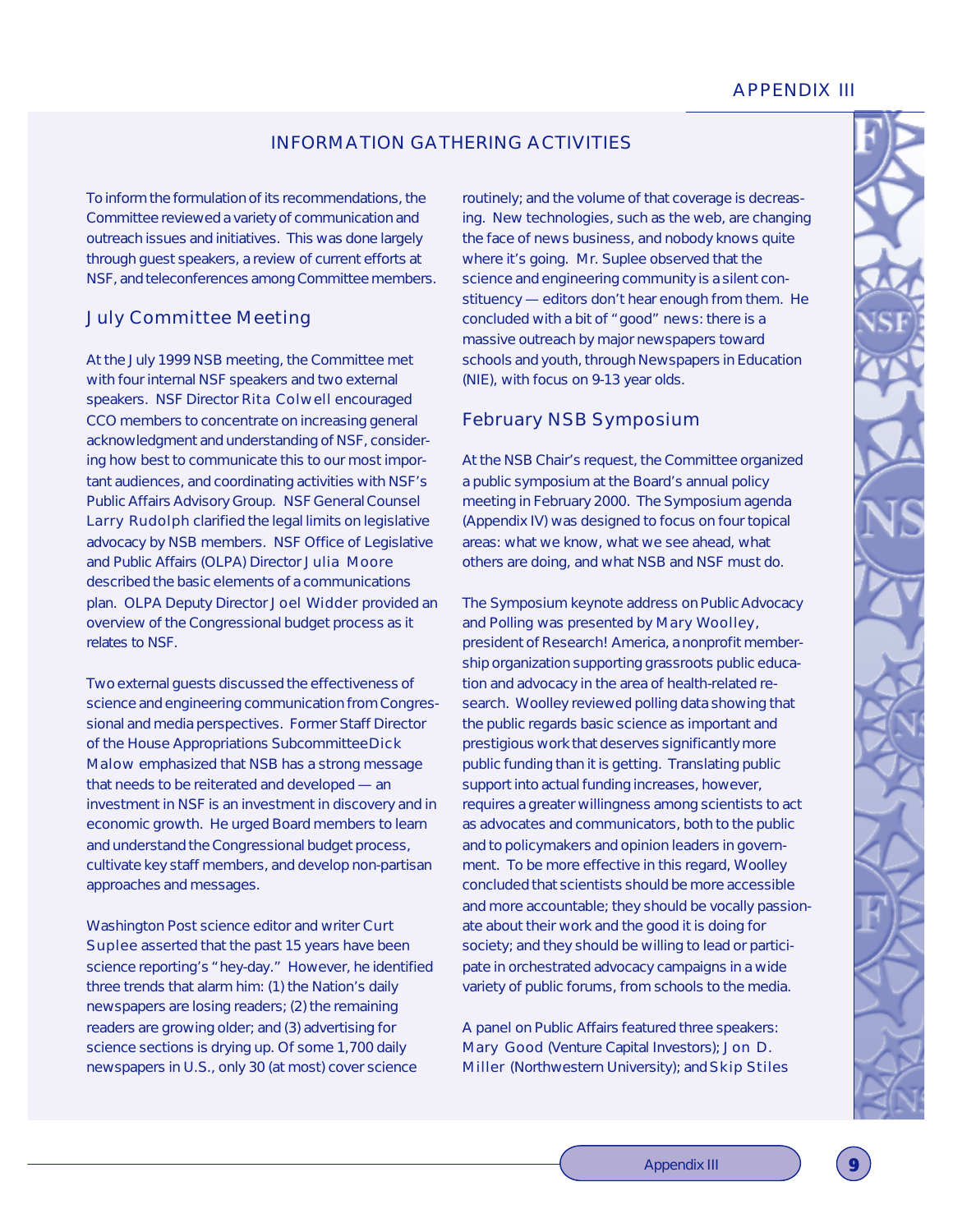# APPENDIX III

(former Chief of Staff to Rep. George E. Brown Jr.). The panelists noted several disturbing U.S. trends that necessitate greater advocacy for basic science:

Dwindling number of science and engineering  $\blacksquare$ students,

Shortage of technically skilled workers,

- Increasing proportion of R&D carried out by industry (which tends to be more applied than basic), and
- Flat rate of growth for physical and engineering П research funding as compared to the life sciences.

In response to these and other trends, the panelists made several points, including:

- As citizens and policymakers become better informed about how science is conducted and how it benefits daily life, public support for basic science should grow.
- It is important that scientists overcome their aversion to participating in public outreach and advocacy activities.
- The National Science Board can facilitate a change in the culture of university-based science so that science outreach activities will be rewarded rather than discouraged.
- The status, knowledge, and visibility of the National Science Board places it in a particularly good position to advocate for science and engineering.

A panel on the *Entertainment Industry and News Media* featured David Yarnold (*San Jose Mercury News*); Joanne Rodgers (Johns Hopkins University); and Ira Flatow (National Public Radio). The speakers shared their views of how the public's understanding of science is arbitrated by popular media. They agreed that scientists should reach out to print and broadcast journalists and fashion their messages in simple, clear ways that appeal to the story-telling needs of the media. Science institutions should market themselves more directly to the public without journalists as a conduit, for example, through the development of new web sites or through branding campaigns.

Panelists endorsed conclusions from the Public Affairs panel that universities need to find ways to reward

scientists for participating in public outreach.

In a dinner speech, Elizabeth Daley (University of Southern California) challenged the research community to "learn about media rather than complain about it." She stressed the importance of understanding the story-telling perspective of journalists and filmmakers. Effective communicators analyze the intended audience and shape the message to meet their needs and interests.

Four speakers participated in a panel on *New Technologies*: David Baltimore (California Institute of Technology); Anita Borg (Institute for Women and Technology); Judy Estrin (Cisco Systems, Inc.); and Jim Mitchell (Sun Microsystems). The speakers noted that the Internet and related technologies have changed virtually every aspect of life, and more change is imminent, including expanded bandwidth, pervasive wireless communications, and collaborative, interactive classrooms and labs. Borg warned that the computer "elite" should not only reach out to the public but should also be ready to listen, thereby ensuring that new technology developments will be informed by the concerns and participation of the many rather than the few. Estrin and others observed that new technologies not only change what we do, but also how we plan for an uncertain future. Questions about privacy and regulation on the web occupied the speakers and several members of the audience, with concern expressed that the commercial need to withhold information conflicts with the academic and Internet traditions of openness.

The symposium concluded with a presentation from Rick Borchelt (Vanderbilt University). Borchelt is Chair of NASA's Research Roadmap for Communication of Science and Technology for the 21st Century Working Group, a 15-member blue-ribbon panel of journalists, scientists, and public relations professionals that is undertaking a three-year study of how science can best be communicated to the public. In addition to collecting "best practices" from the Nation's research institutions, Borchelt's working group is investigating what research has been done, or should be done, in the area of science communication.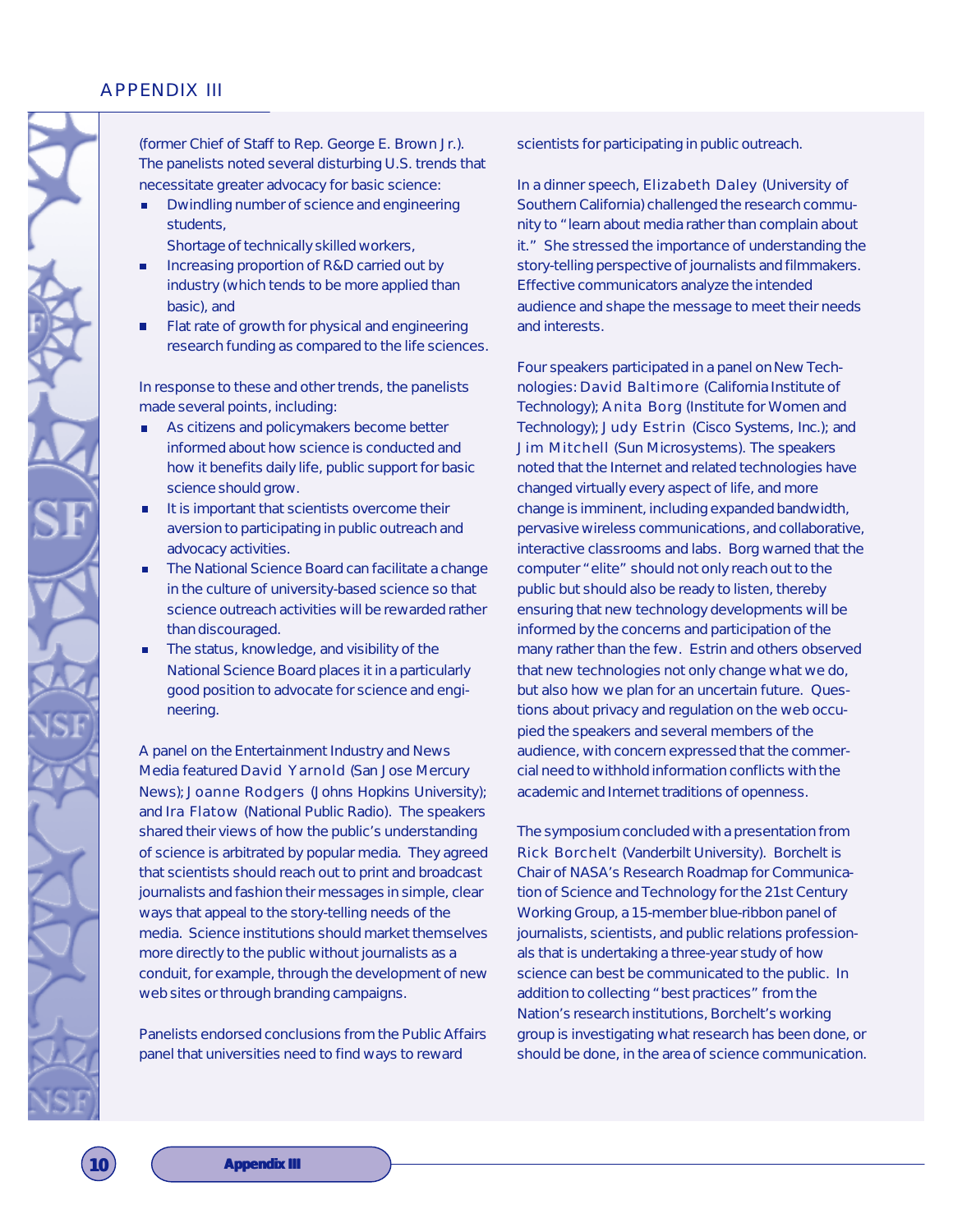# APPENDIX III

Among the Working Group's interim conclusions are:

- There is no such thing as the "general public" especially with the advent of new media, target audiences have become diffuse and lack the kind of shared assumptions that make mass communication possible.
- When designing programs for public communicam, tion, it is important to distinguish whether the goal is greater understanding of science or simply a greater appreciation of science's benefits.
- Scientists and engineers are themselves the best communicators of their work and should be integrated into the communication mix.

# March Committee Meeting

At the March 2000 NSB meeting the Committee reviewed material presented at the Symposium and heard from NSF staff about current communication and outreach activities.

Steve Breckler, Acting Division Director for the NSF Behavioral and Cognitive Sciences Division, described ten programs within the Directorate for Social, Behavioral, and Economic Sciences that address communications research. He characterized these

programs as laying a strong foundation for building an understanding of effective communication, and constantly evolving in response to the growth and changes in their respective communities. Breckler asserted that the challenge is translate and utilize basic research for improving the quality and effectiveness of communication and dissemination.

Hyman Field, Senior Advisor for Public Understanding of Research in the Directorate for Education and Human Resources, discussed a new public education effort involving cross-directorate coordination, multiagency collaboration, and industry partnerships. The objective of this initiative is to inform the public about contemporary research on a regular basis using a wide variety of media outlets.

Mary Hanson, Head of the Media and Public Affairs Section of the NSF Office of Legislative and Public Affairs (OLPA), summarized the wide variety of materials currently being developed and distributed routinely by OLPA to the Congress and to the public.

Jan Stout, Public Affairs Specialist, OLPA, briefly described the membership and the first meeting of the Public Affairs Advisory Group (PAAG).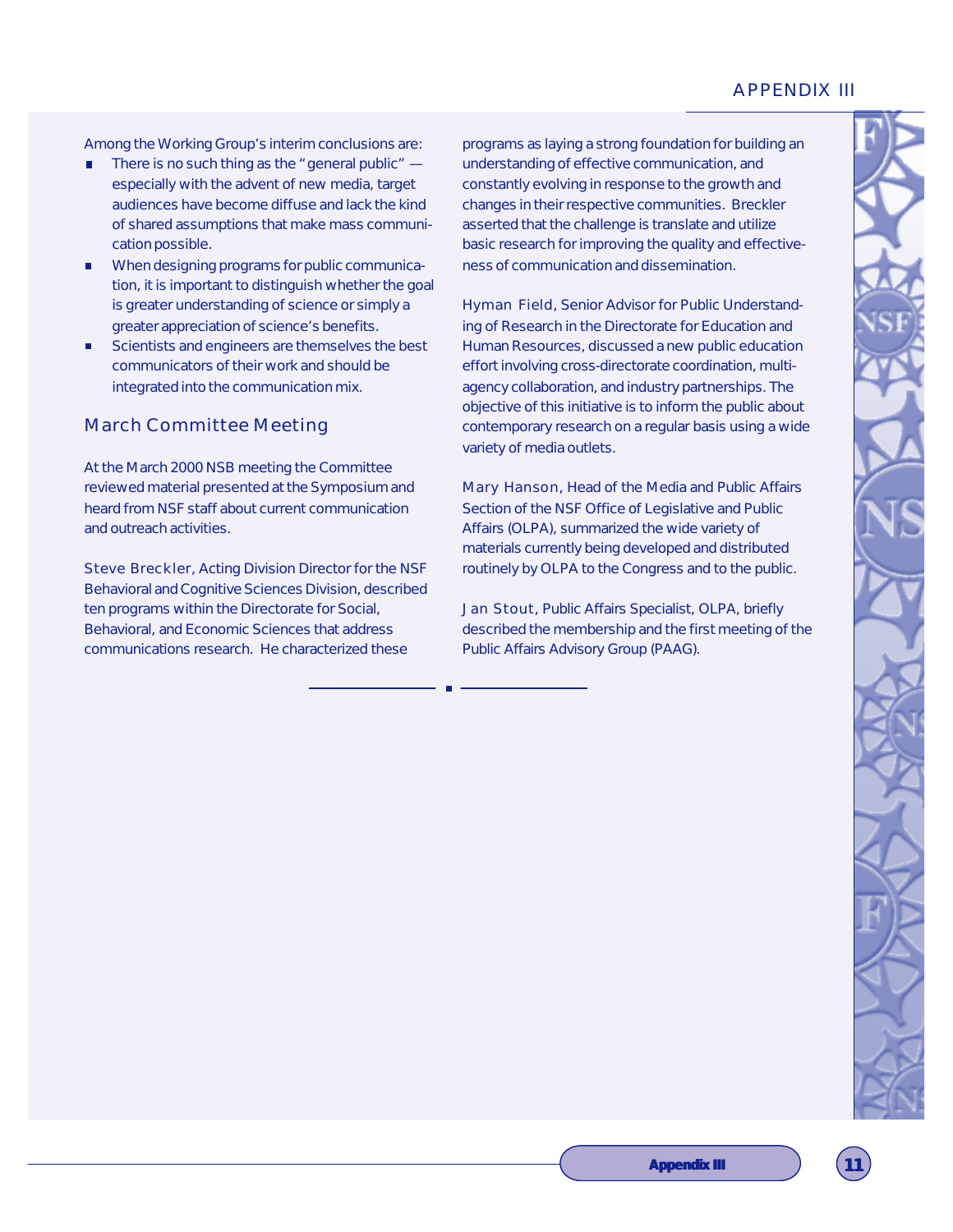# AGENDA OF THE NSB SYMPOSIUM

*National Science Board Symposium:*

*Communicating Science and Technology in the Public Interest*

The Arnold & Mabel Beckman Center Irvine, California February 2 – 3, 2000

Wednesday, February 2, 2000

10:30 a.m. – 10:45 a.m. *Welcome and Introduction* Eamon Kelly, Chair, National Science Board *Overview of Symposium Agenda* M.R.C. Greenwood, Chair, Committee on Communication and **Outreach** 

*Session Theme: What We Know: Exploring the External Environment for S&E Communications*

| $10:45$ a.m. $-11:15$ a.m.                             | Opening Keynote Address: Public Advocacy and Polling<br>Introduction: Bob Suzuki, NSB<br>Presentation: Mary Woolley, President and CEO, Research! America                                                                                                                                                                                                                                                                                            |
|--------------------------------------------------------|------------------------------------------------------------------------------------------------------------------------------------------------------------------------------------------------------------------------------------------------------------------------------------------------------------------------------------------------------------------------------------------------------------------------------------------------------|
| $11:15$ a.m. $-11:45$ a.m.<br>11:45 $a.m. - 1:00$ p.m. | <b>Discussion</b><br>Lunch: Refectory, Beckman Center (NSB, DPG, Invited Guests)                                                                                                                                                                                                                                                                                                                                                                     |
| 1:00 p.m. $-$ 2:00 p.m.                                | <b>Public Affairs Panel</b><br>Moderator: Chang-Lin Tien, NSB<br>Mary Good, Partner, Venture Capital Investors; Former Chair, NSB<br>Jon Miller, Vice President, Chicago Academy of Sciences and<br>Director, Center for Biomedical Communications, Northwestern<br>University Medical School<br>Skip Stiles, Consultant; Former chief of staff for Rep. George E.<br>Brown, Jr., and former legislative director for the House Science<br>Committee |

2:00 p.m. – 2:45 p.m. *Discussion*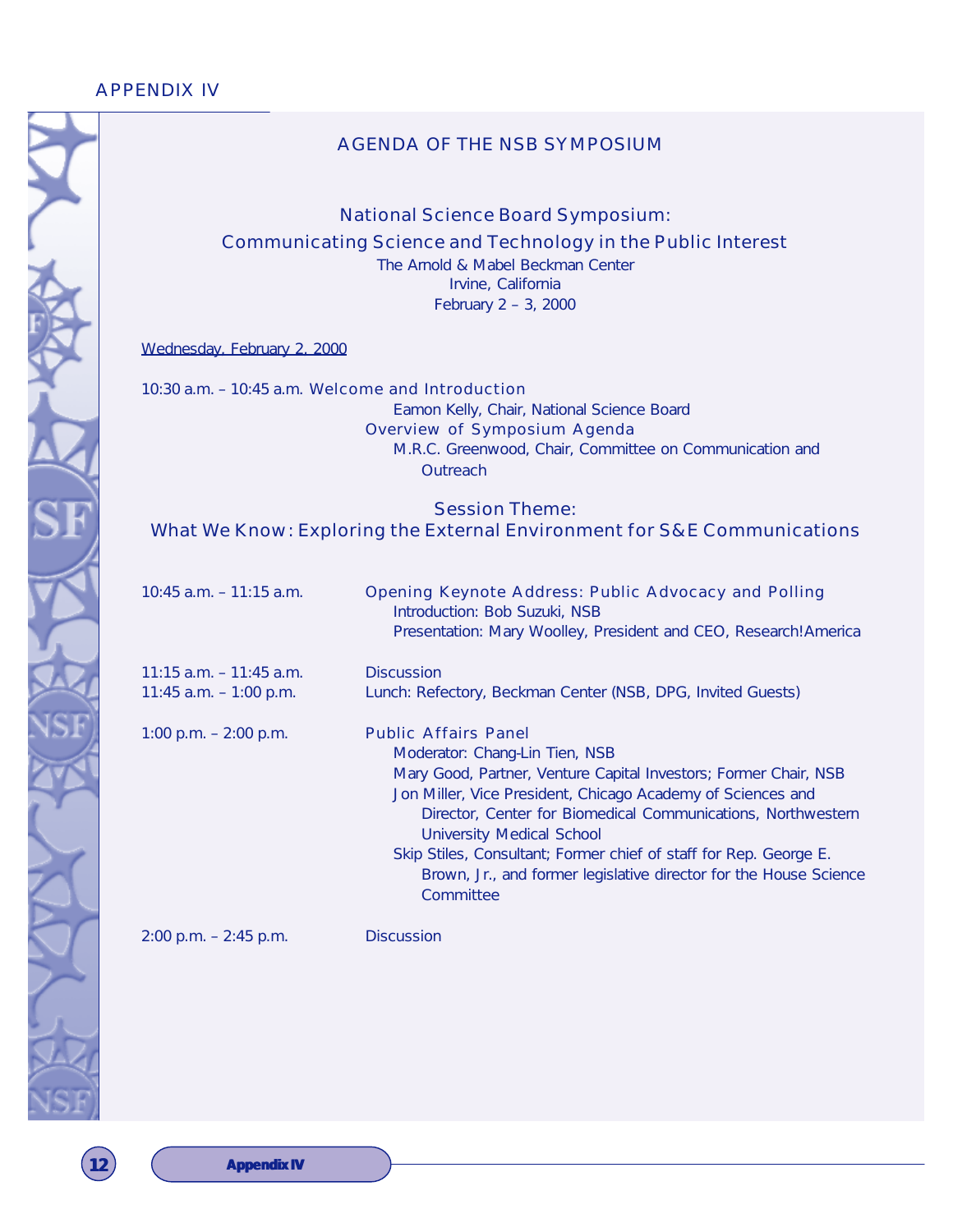# APPENDIX IV

| $2:45$ p.m. $-3:00$ p.m.                                                   | <b>Break</b>                                                                                                                                                                                                                                                                                                                                                                                                                         |
|----------------------------------------------------------------------------|--------------------------------------------------------------------------------------------------------------------------------------------------------------------------------------------------------------------------------------------------------------------------------------------------------------------------------------------------------------------------------------------------------------------------------------|
| 3:00 p.m. $-$ 4:00 p.m                                                     | Entertainment & News Media Panel<br>Moderator: George Langford, NSB<br>David Yarnold, Senior Vice President & Executive Editor, San Jose<br><b>Mercury News</b><br>Joann Rodgers, Director of Media Relations, The Johns Hopkins<br><b>Medical Institutions</b><br>Ira Flatow, Host/Executive Producer, "Science Friday," National<br>Public Radio; News Director, Science and Technology News<br>Network, Sananna Productions, Inc. |
| 4:00 p.m. $-$ 4:45 p.m.                                                    | <b>Discussion</b>                                                                                                                                                                                                                                                                                                                                                                                                                    |
| 4:45 p.m. $-5:30$ p.m.                                                     | <b>General Discussion</b><br>M.R.C. Greenwood, NSB, Moderator<br><b>Concluding Remarks: Eamon Kelly</b>                                                                                                                                                                                                                                                                                                                              |
| 5:30 p.m.                                                                  | Recess                                                                                                                                                                                                                                                                                                                                                                                                                               |
| 6:30 p.m. $-9:00$ p.m.<br>6:30 p.m. $-7:15$ p.m.<br>7:30 p.m. $-9:00$ p.m. | Reception & Dinner: Hyatt Newporter Hotel (by invitation)<br><b>Reception</b><br><b>Dinner and Evening Keynote Address</b><br>Eamon Kelly, Chair NSB, Welcome<br>M.R.C. Greenwood, Introduction<br>Dinner Address: Elizabeth Daley, Dean, School of Cinema-Television,<br>University of Southern California, & Executive Director,<br>Annenberg Center for Communication                                                             |
| Thursday, February 3, 2000                                                 |                                                                                                                                                                                                                                                                                                                                                                                                                                      |
| $7:30$ a.m. $-8:30$ a.m.                                                   | Breakfast: Beckman Center (NSB, DPG, Invited Guests)                                                                                                                                                                                                                                                                                                                                                                                 |
| $8:30$ a.m. $-12:15$ p.m.<br>$8:30$ a.m. $-8:45$ a.m.                      | NSB Open Session, continued, Lecture Hall<br><b>Welcome and Introduction</b><br>Eamon Kelly, Chair, NSB<br>M.R.C. Greenwood, Chair, NSB Committee<br>on Communication & Outreach                                                                                                                                                                                                                                                     |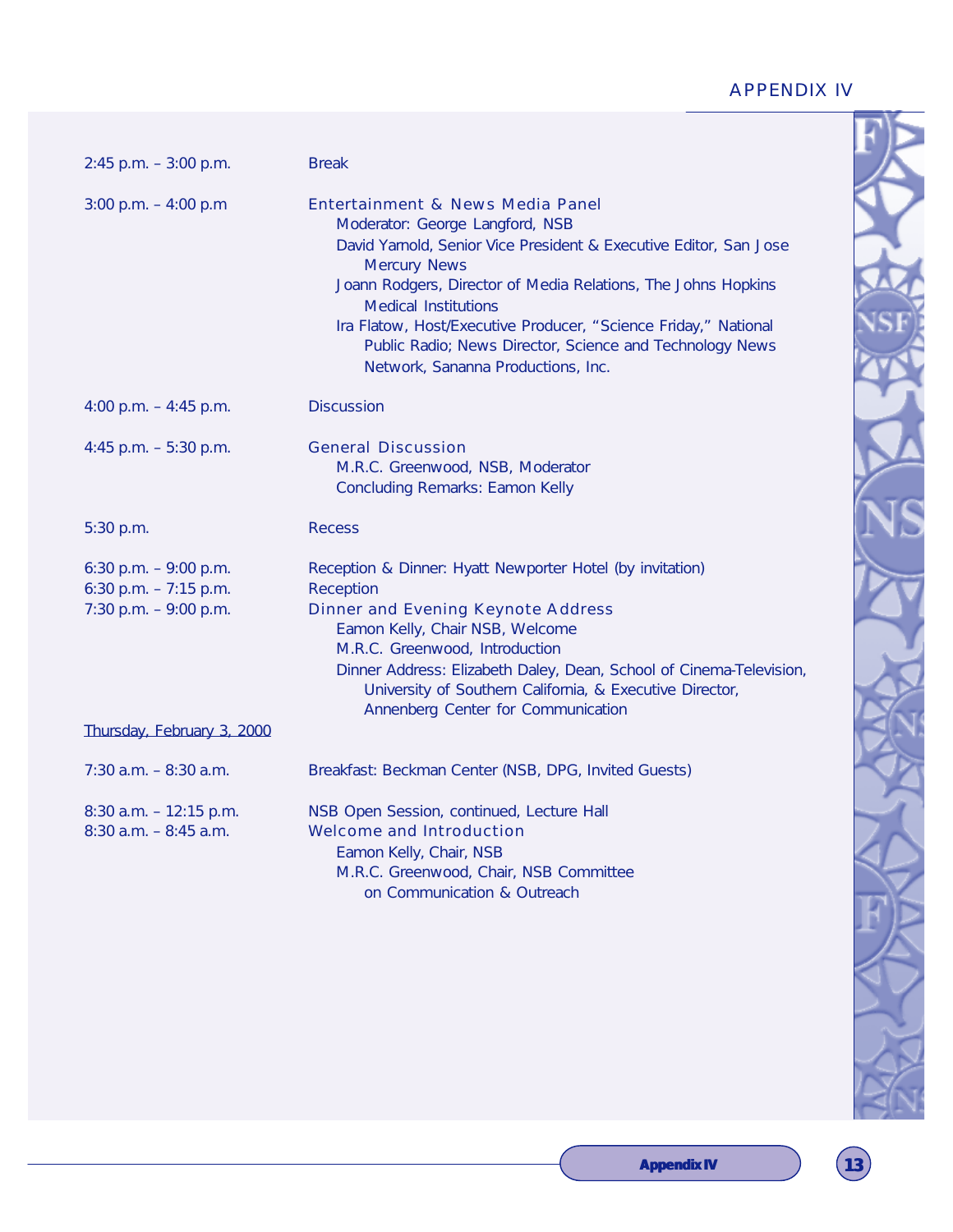|                            | <b>Session Theme:</b><br><b>Looking Forward - What We See Ahead</b>                                                                                                                                                                                                                                                                                                               |
|----------------------------|-----------------------------------------------------------------------------------------------------------------------------------------------------------------------------------------------------------------------------------------------------------------------------------------------------------------------------------------------------------------------------------|
| $8:45$ a.m. $-10:00$ a.m.  | New Technologies Panel - The Changing Climate for S&E<br>Communications<br>Moderator: Maxine Savitz, NSB<br>David Baltimore, President, California Institute of Technology<br>Anita Borg, President, Institute for Women and Technology<br>Judy Estrin, Chief Technology Officer, Cisco Systems<br>Jim Mitchell, Vice President, Sun Microsystems & Director, Sun<br>Laboratories |
| 10:00 a.m. - 10:30 a.m.    | <b>Discussion</b>                                                                                                                                                                                                                                                                                                                                                                 |
| 10:30 a.m. – 10:45 a.m.    | <b>Break</b>                                                                                                                                                                                                                                                                                                                                                                      |
|                            | <b>Session Theme:</b><br>What Others are Doing - An Example                                                                                                                                                                                                                                                                                                                       |
| $10:45$ a.m. $-11:15$ a.m. | Research on How to Communicate Science and Engineering<br>Moderator: M.R.C. Greenwood, NSB<br>Rick Borchelt, Chair of NASA's "Research/Roadmap for Communica-<br>tion of Science and Technology for the 21 <sup>st</sup> Century" Working<br>Group                                                                                                                                |
| 11:15 $a.m. - 11:30$ p.m.  | <b>Discussion</b>                                                                                                                                                                                                                                                                                                                                                                 |
| 11:30 a.m. $-$ 12:15 p.m.  | <b>Concluding Session</b><br>Wrap Up Discussion: M.R.C. Greenwood, Chair, NSB Committee on<br><b>Communication &amp; Outreach</b><br>Concluding Remarks: Eamon Kelly, Chair, NSB                                                                                                                                                                                                  |
|                            |                                                                                                                                                                                                                                                                                                                                                                                   |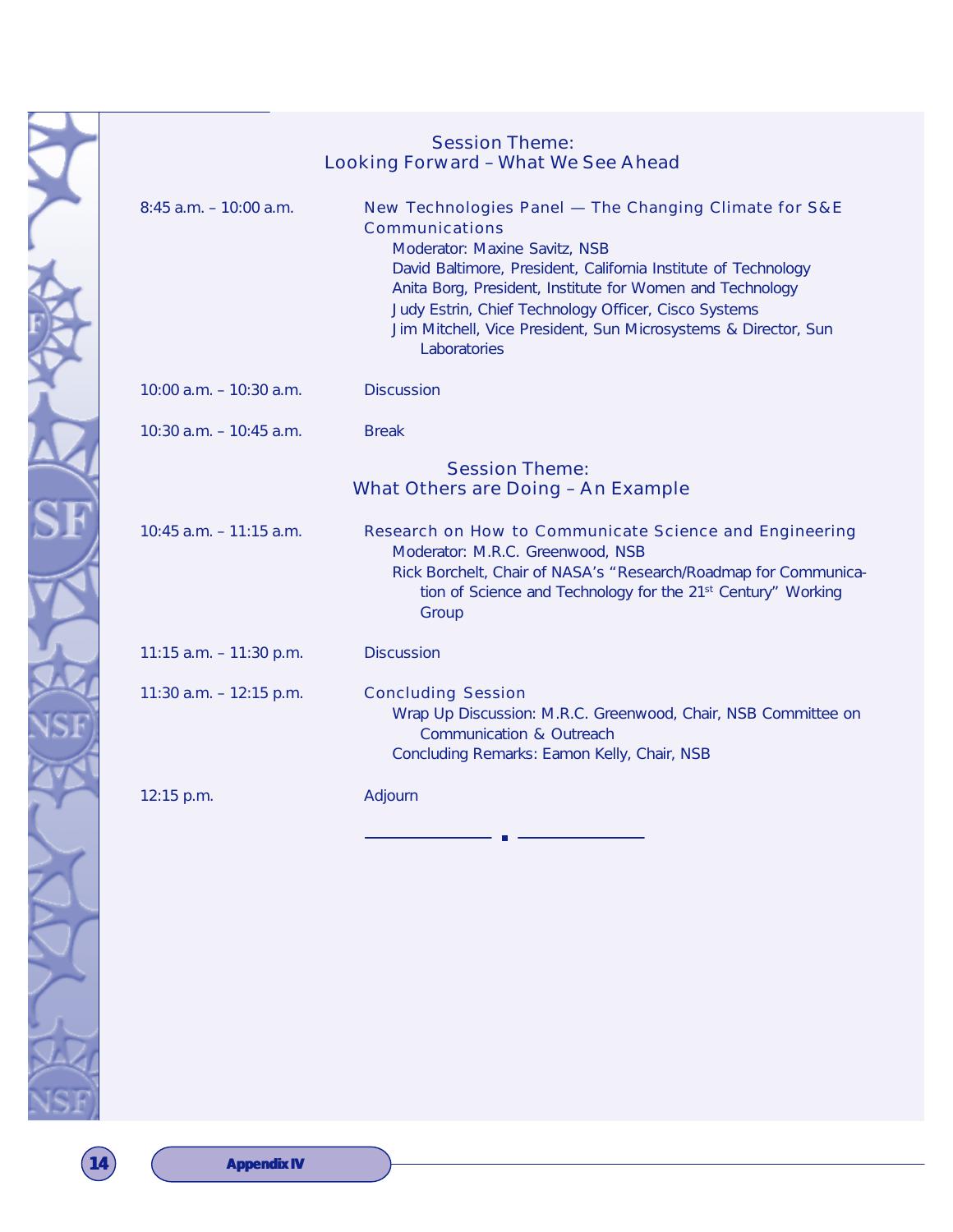# APPENDIX V

# COMMUNICATIONS RESEARCH PROGRAMS WITHIN THE DIRECTORATE FOR SOCIAL, BEHAVIORAL AND ECONOMIC SCIENCES (SBE)

# Division of Behavioral and Cognitive Sciences

1. The Human Cognition and Perception Program supports grants on such topics as organization of memory, how people develop an understanding of concepts, and how current knowledge influences the interpretation and understanding of new information.

2. The Linguistics Program supports research on how language is involved in the communication of information. Research in this area tells us how characteristics of the speaker and of the listener influence what gets communicated and what gets understood.

3. The Social Psychology Program funds research on the role of culture and social context in interpersonal and mass communication.

4. Child Learning and Development is a new program that is building a portfolio of research grants focusing on the cognitive, social, and biological processes related to child and adolescent learning in both formal and informal settings.

# Division of Social and Economic Sciences

5. The Sociology Program supports a number of studies on learning and on public attitudes and perceptions. The General Social Survey, for example, provides a wealth of information about societal attitudes and public opinion.

6. The Decision, Risk and Management Science Program funds an array of projects on the role of communication in decision making contexts, especially on the communication of risk, and research on how the choice of modality – e-mail, voice, etc. – influences the nature of communication.

7. The Political Science Program funds research on how communication occurs in workplace and other important daily settings in people's lives, how the mass media are involved in the setting of agendas and the framing of information, and how people process and understand such information.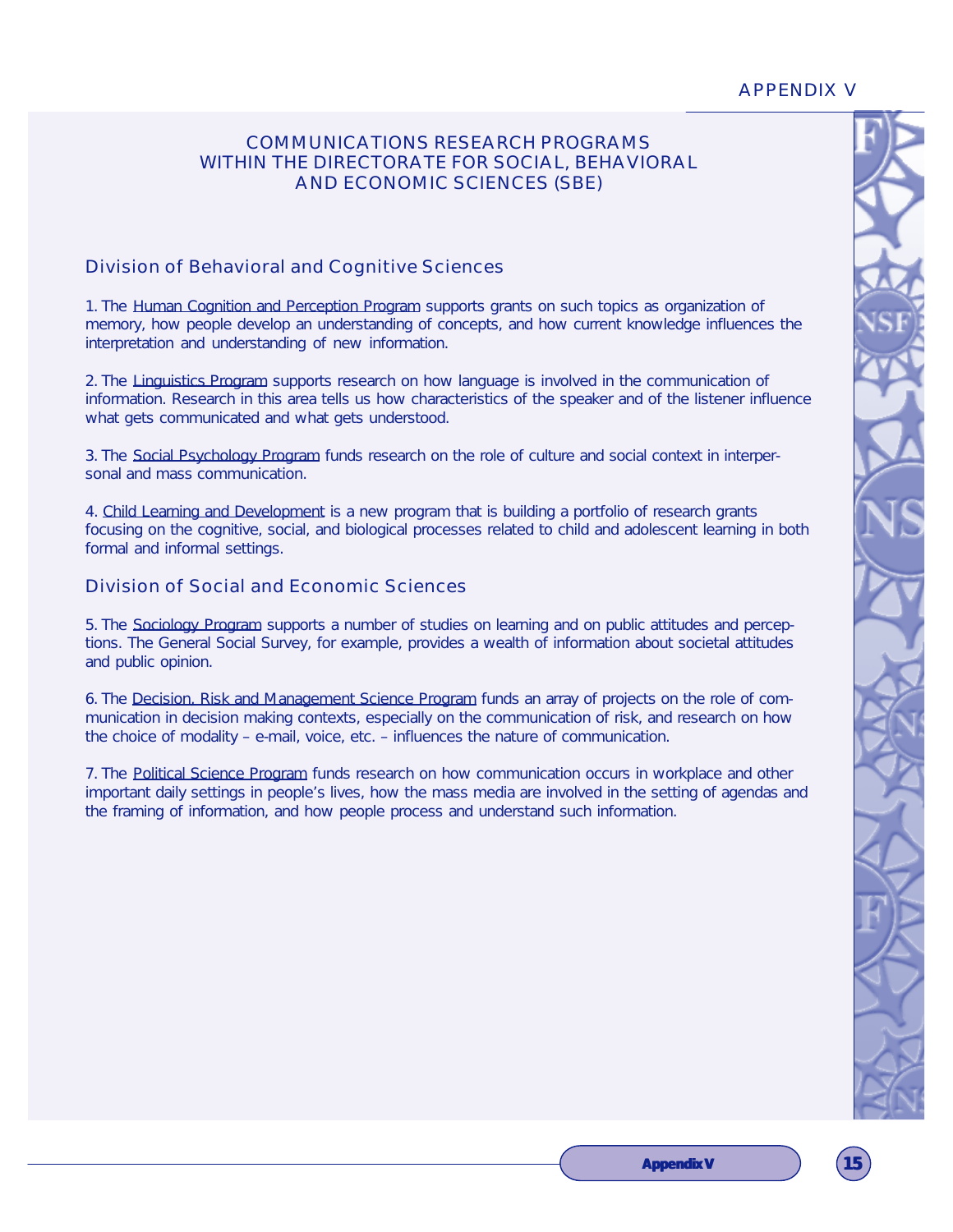# APPENDIX V

8. Programs on Societal Dimensions of Engineering, Science, and Technology support research on public understanding of science and technology, and on how scientists communicate their fields to one another and to the public.

9. The Methodology, Measurement, and Statistics Program supports pioneering work on the technology, the methods, and the statistics that are used to measure public attitudes and understanding.

# Division of Science Resources Studies

10. The Science and Engineering Indicators Program contributes valuable insight to understanding of science communication with the biennial publication of the *Science and Engineering Indicators Report.* Every volume of *Indicators* includes a chapter on public attitudes toward and understanding of science and technology.